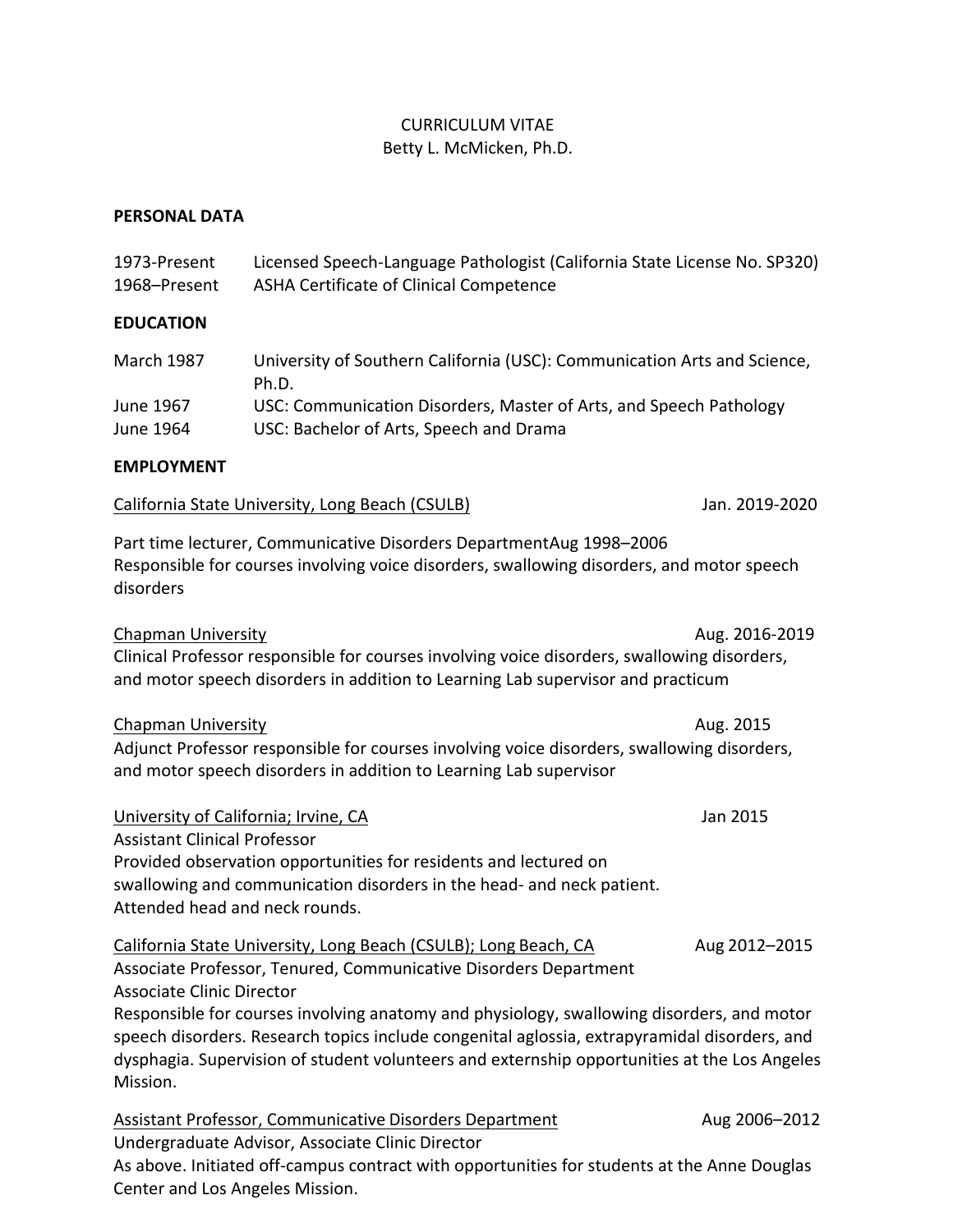| Lecturer, Communicative Disorders Department                                                                    | Aug 1998-2006       |
|-----------------------------------------------------------------------------------------------------------------|---------------------|
| Associate Clinic Director, Graduate Advisor (2005 to 2007)                                                      |                     |
| New prep of 15 different classes in multiple areas.                                                             |                     |
| City of Hope, Department of Rehabilitation; Duarte, CA                                                          | Jun 1994-1999       |
| Director, Speech Pathology Services                                                                             |                     |
| Developed program for dysphagia and TEP fittings.                                                               |                     |
| University of Southern California School of Dentistry; Los Angeles, CA                                          | Sept 1991-1997      |
| <b>Adjunct Clinical Instructor</b>                                                                              |                     |
| Taught course in speech pathology December 1991 to 1997.                                                        |                     |
|                                                                                                                 |                     |
| Veterans Administration Outpatient Clinic; Los Angeles, CA                                                      |                     |
| <b>Head and Neck Cancer Patient Consultant</b>                                                                  |                     |
| California State University; Los Angeles, CA                                                                    | Sept 1996-1998      |
| Professor and Chairperson, Department of Communication Disorders                                                |                     |
| Administered Speech and Audiology program: taught 6 classes a year; new prep of 13. Wrote                       |                     |
| grant for and developed 12-station acoustic Elise Hahn Speech Science Lab with stroboscopic                     |                     |
| capabilities; initiated \$400 a month equipment loan program with USC to fund speech science                    |                     |
| lab. Initiated a strong medical SLP track, which included new course development of                             |                     |
| dysphagia, motor speech disorders and adult neurologic disorders; instituted off-campus                         |                     |
| hospital placement as mandatory; wrote grant for and developed the programmable hearing                         |                     |
|                                                                                                                 |                     |
| aid lab.                                                                                                        |                     |
|                                                                                                                 |                     |
| Associate Professor and Chairperson                                                                             | Sept 1991-1996      |
| Department of Communication Disorders (As above)                                                                |                     |
| Western Medical Center; Santa Ana, CA                                                                           | Sept 1987-1991      |
| Director, WestMed Speech and Hearing Center (Endoscopic Lab Director)                                           |                     |
| Conceived, initiated, received funding for, and managed Voice and Endoscopic Laboratory                         |                     |
| (VEL), the first in Orange County, CA. Responsible for physician schedule and assessment of                     |                     |
| speech, voice, and language disorders. Attended weekly head and neck cancer rounds to                           |                     |
| provide input to physicians for endoscopies. Directed voice science laboratory, including                       |                     |
| use of Visi-Pitch and Kay Digital Sonograph. Responsible for education, infection control                       |                     |
| documentation, and calibration of procedures involving laboratory equipment. Scheduled                          |                     |
| quarterly "Voice Rounds" including inviting national guest speakers, case documentation and                     |                     |
| budget. This symposium was the first of its kind in Southern California and was open to                         |                     |
| SLPs, physicians, and voice teachers. Medical CEU's were given through the Orange County                        |                     |
| <b>Medical Association.</b>                                                                                     |                     |
| California State University, Long Beach; Long Beach, CA                                                         | Sept 1989-June 1991 |
| Lecturer, Communication Disorders Department                                                                    |                     |
|                                                                                                                 |                     |
| California State University, Fullerton; Fullerton, CA<br>Graduate-Level Lecturer, Communication Disorders Dept. | Sept 1989-June 1991 |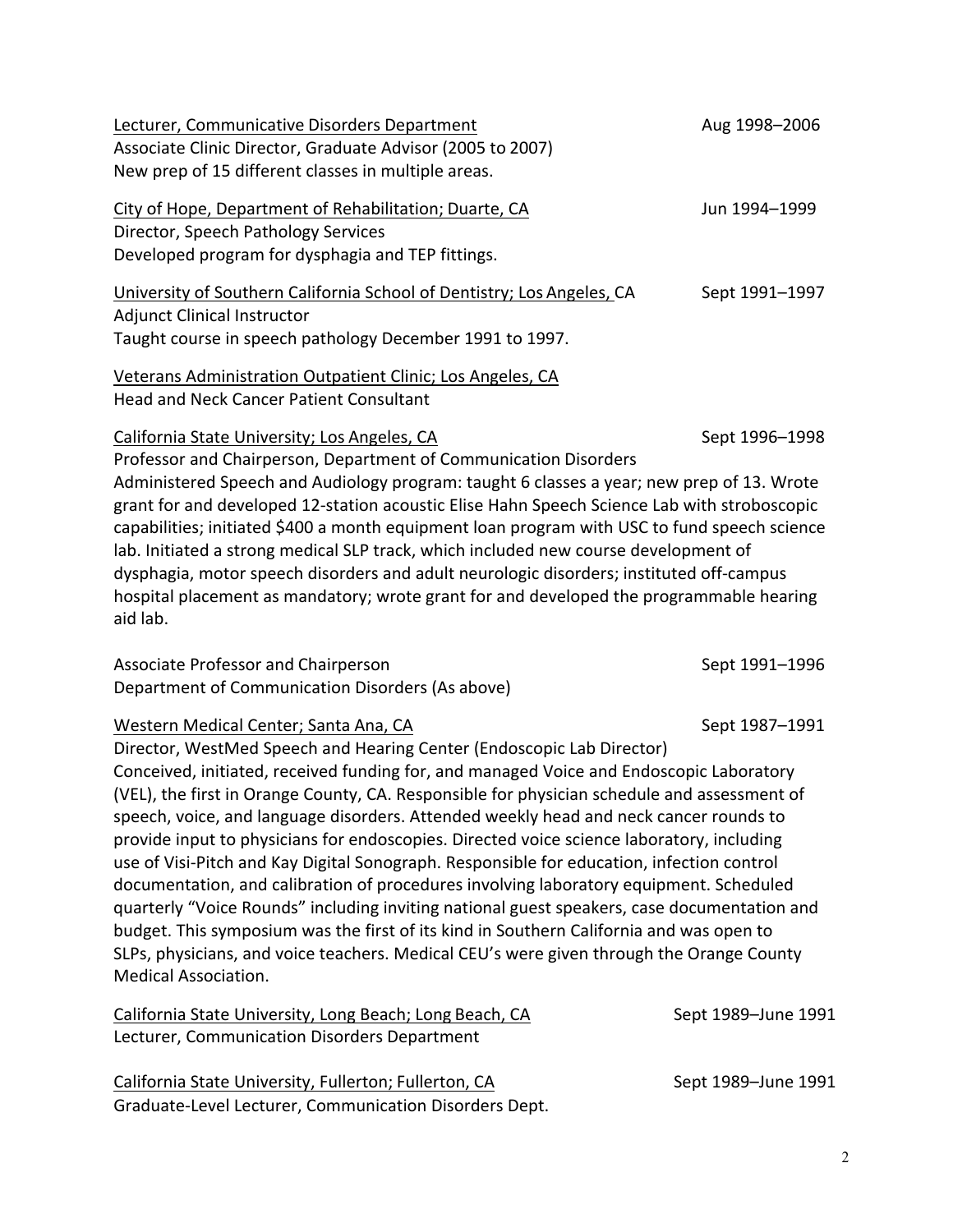California State Board of Medical Quality Assurance, Pathology, Mar 1988–Aug 1992 and Audiology Examining Committee Speech Pathology Member. Responsible for review of legislation,

applications, consumer protection, and issues affecting scope of practice in speech pathology and audiology. Lobbied for SLPs' scope of practice to be expanded to include endoscopic examination with proctoring and under physician supervision.

University of California; Irvine, CA Jan 1986–1990 Adjunct Clinical Professor Provided observation opportunities for residents and lectured on swallowing- and communication disorders in the head- and neck patient. Attended head and neck rounds.

United Western Medical Centers; Santa Ana, CA Mar Mar 1981–Apr 1989

Director, Department of Speech and Hearing Administrative responsibilities included management of the language, speech, and audiology programs within two general/acute hospitals (one 300-bed facility and one 250-bed facility) and a convalescent hospital (250-bed). Maintained a full caseload of head and neck patients.

## United Western Medical Centers, Newport Language Speech

and Audiology Center, Inc.; Laguna Hills, CA And Apr 1980–Mar 1981

Director, Speech-Language Pathology Services

Coordinated services for inpatients and outpatients with communication disorders. Maintained full caseload of neurologic patients, and head- and neck cancer patients.

# Newport Language, Speech and Audiology Center, Inc.; Sept 1970–Apr 1980

Laguna Hills, CA

Co-Founder and Associate Director

Developed hospital-based, speech-language pathology service in the Orange County area. Provided treatment to patients in acute hospitals, convalescent hospitals, and in-home settings. Developed speech-language pathology departments initially at ten acute hospitals, then took that model to an additional 17. Actively involved with the development of these programs and the education of medical staff in the multiple aspects of communication disorders. Created a model for treatment that has been adopted by rehabilitation centers, home health agencies, and insurance companies. Initiated a program at the American Cancer Society for rehabilitation of the laryngectomized patient. Concurrently engaged in teaching of staff and lecturing of speech-language pathologists (SLPs) in the management of the oncology patient with communication impairment. Supervisor of oncology services for facilities serviced by Newport Language, Speech, and Audiology Center, Inc.

#### Communication Disorders Research Foundation; Laguna Hills, CA Jun 1973–1980 Co-Founder

The first non-profit foundation in California dedicated to treatment, research and education in the field of communication disorders. Instructor in the Porch Index of Communicative Ability workshops, which are presented by the Foundation to instruct SLPs in the use of this highly informational and diagnostic tool for use with the neurologically

impairment patient. Differential Diagnosis of Dysarthria was also taught using the Aronson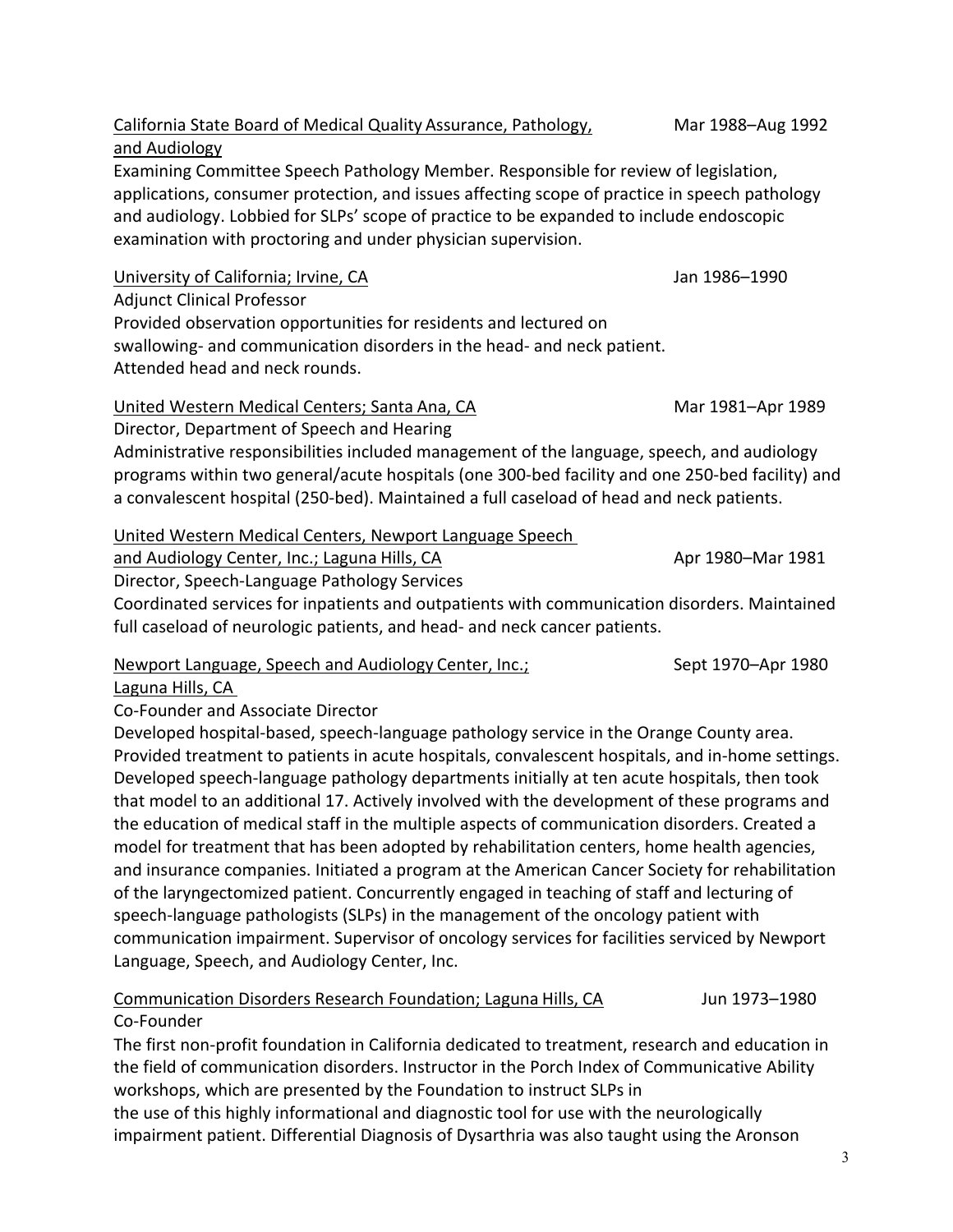model. In 1973, developed a class for SLPs in the management of the laryngectomized patient. This workshop was taught in conjunction with the American Cancer Society from 1973– 1980. Developed annual two- to three-day neurologic symposiums, which were brought under DCRF in 1973 and were presented into the 1990s.

| Chapman College; Orange, CA                                                                                                                                                                                                                                                                                                                                                                                                                                                                              | Sept 1973-1978      |
|----------------------------------------------------------------------------------------------------------------------------------------------------------------------------------------------------------------------------------------------------------------------------------------------------------------------------------------------------------------------------------------------------------------------------------------------------------------------------------------------------------|---------------------|
| Lecturer, Department of Communication Disorders                                                                                                                                                                                                                                                                                                                                                                                                                                                          |                     |
| <b>Easter Seal Society of Orange County; Orange, CA</b><br>Speech-Language Pathologist                                                                                                                                                                                                                                                                                                                                                                                                                   | Jun 1970-Sept 1970  |
| Provided diagnostic evaluation and treatment to individuals with communication impairments<br>resulting from neurovascular disease.                                                                                                                                                                                                                                                                                                                                                                      |                     |
| Western Rehabilitation Services; San Gabriel, CA<br>Director of Speech Pathology Services                                                                                                                                                                                                                                                                                                                                                                                                                | Dec 1968-Jun 1970   |
| Responsible for program development and delivery of treatment in a private rehabilitation<br>practice to patients with communication handicaps.                                                                                                                                                                                                                                                                                                                                                          |                     |
| Veteran's Administration Hospital (Wadsworth); Los Angeles, CA<br>Audiology Internship                                                                                                                                                                                                                                                                                                                                                                                                                   | Dec 1967-Dec 1968   |
| Coordinated and delivered audiology services in the acute- and nursing-home setting of the<br>Veteran's Administration Hospital. Involved in diagnostic testing, fitting of hearing aids, and<br>research. Organized the support group for families of patients with war-related communication<br>deficits.                                                                                                                                                                                              |                     |
| Veteran's Administration Hospital (Wadsworth); Los Angeles, CA<br>Speech Pathology Internship<br>Coordinated and delivered services on an inpatient basis to acute- and nursing-home patients<br>of the Veteran's Administration Hospital. Caseload consisted of head trauma, stroke patients,<br>head and neck and laryngectomized patients. Responsible for speech services within the<br>Physical Medicine setting. Conducted biweekly group sessions for family members of war-<br>injured patients. | Sept 1966-Sept 1967 |
| <b>AWARDS</b>                                                                                                                                                                                                                                                                                                                                                                                                                                                                                            |                     |
| <b>ACE Award</b>                                                                                                                                                                                                                                                                                                                                                                                                                                                                                         | 2017-2019           |
| Awarded by ASHA for over 70 CEUs                                                                                                                                                                                                                                                                                                                                                                                                                                                                         |                     |
| Partner                                                                                                                                                                                                                                                                                                                                                                                                                                                                                                  | 2017                |
| Awarded by the Los Angeles Christian Community Health Center in honor of a decade plus<br>volunteer work Los Angeles, CA                                                                                                                                                                                                                                                                                                                                                                                 |                     |
| The Anne                                                                                                                                                                                                                                                                                                                                                                                                                                                                                                 | 2017                |

Awarded by the Los Angeles Mission for outstanding volunteer work with the women of the Anne Douglas Center, Los Angeles, CA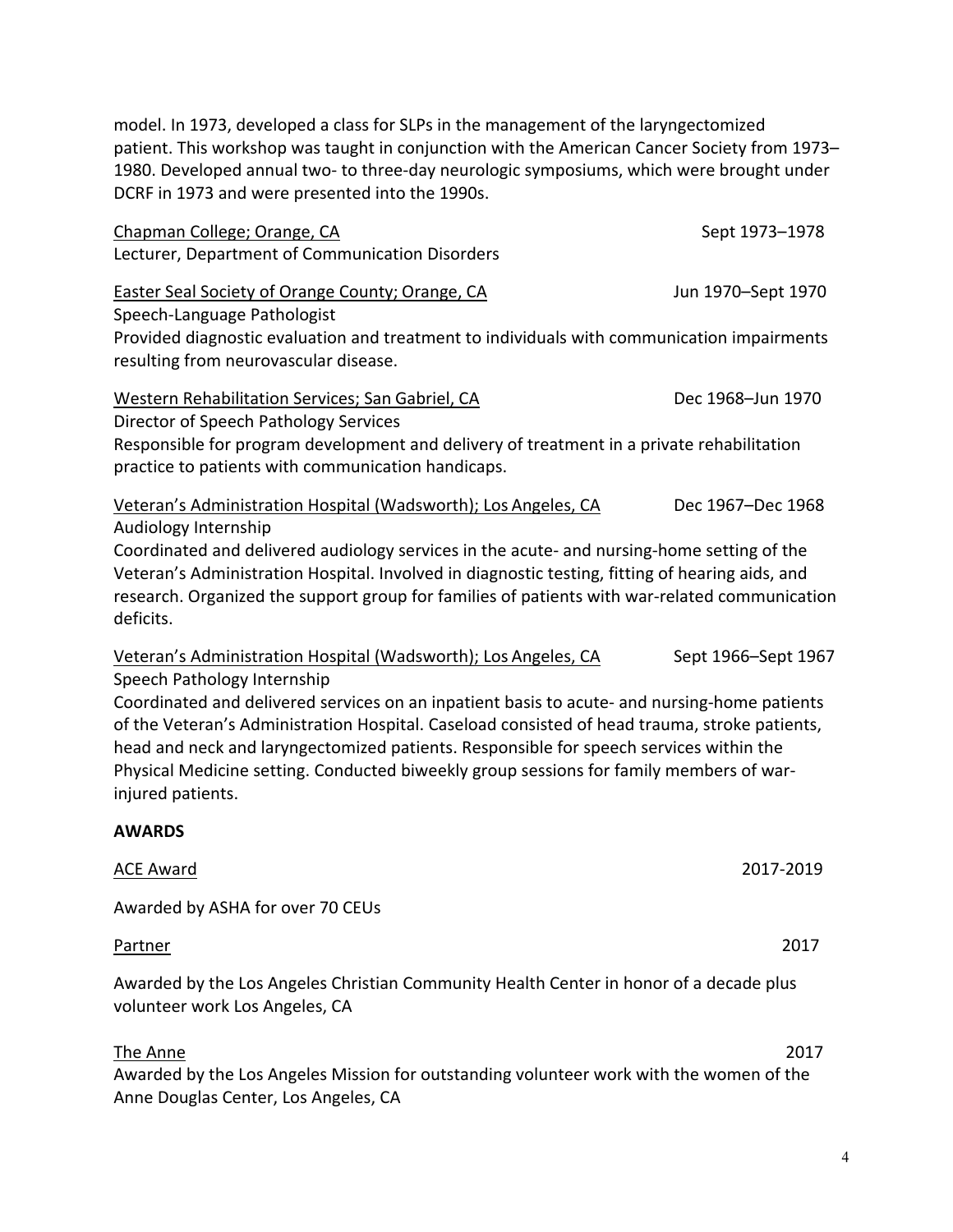Dedication of the Anne Douglas Center Multipurpose Room to Betty McMicken In honor of a decade of service to the homeless including the establishment of volunteer speech pathology, clinical psychology, nursing and nutritional services through CSU Los Angeles. 2016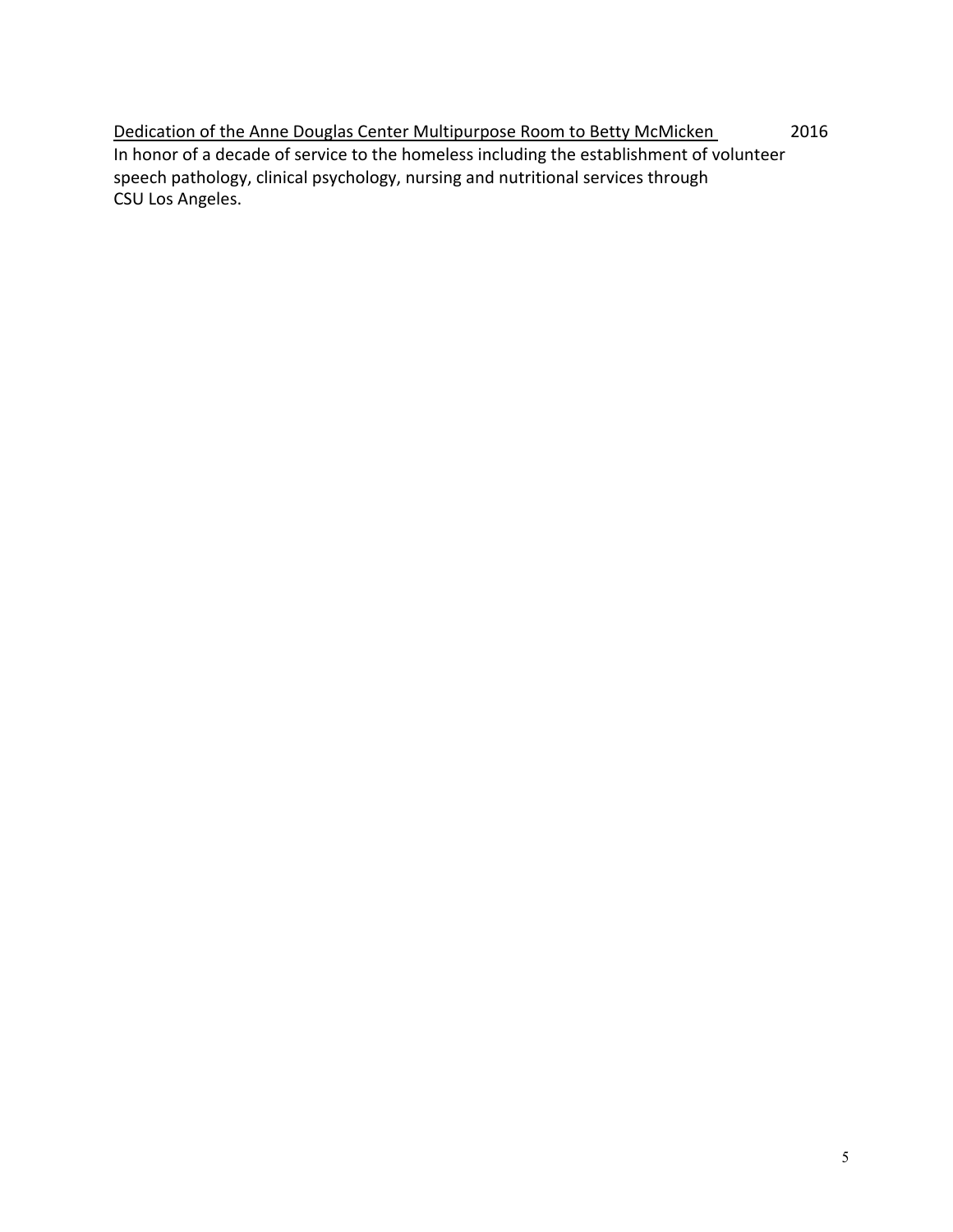| California Speech-Language-Hearing Association (CSHA) Scholars Award<br>In honor of establishing and funding the 49er Scholarship Fund of CSHA                                                                                                                                                                                                                                                                                                                                                                                                                                                                                                                                                                | 2016 |
|---------------------------------------------------------------------------------------------------------------------------------------------------------------------------------------------------------------------------------------------------------------------------------------------------------------------------------------------------------------------------------------------------------------------------------------------------------------------------------------------------------------------------------------------------------------------------------------------------------------------------------------------------------------------------------------------------------------|------|
| Associate Professor Emeritus, CSU, Long Beach, California                                                                                                                                                                                                                                                                                                                                                                                                                                                                                                                                                                                                                                                     | 2015 |
| Frank R. Kleffner Lifetime Clinical Achievement Award<br>The American Speech-Language-Hearing Foundation (ASH Foundation) requests nominations<br>for the 2015 Frank R. Kleffner Clinical Career Award, an award to be made to an individual<br>in recognition of outstanding contributions to clinical science and practice in<br>communication science and disorders over a period of at least 20 years.                                                                                                                                                                                                                                                                                                    | 2015 |
| Distinguished Scholarly and Creative Achievement Award<br>This highest scholarly award presented by the CSULB to faculty members who has distinguished<br>themselves in academic and professional achievement                                                                                                                                                                                                                                                                                                                                                                                                                                                                                                 | 2015 |
| Honors of the Association: American Speech-Language Hearing Association<br>This honor recognizes members for their distinguished contributions to the discipline of<br>communication sciences and disorders and is the highest honor the association bestows. It is in<br>recognition of those individuals whose contributions have been of such excellence that they<br>have advanced or altered the course of the profession. Honorees are individuals who are well-<br>known throughout the nation and the world for a lifetime of innovative clinical practice,<br>insightful and rigorous research, creative administration, outstanding teaching and other<br>distinguished professional contributions. | 2014 |
| Anne Douglas Legacy of Vision Award: Los Angeles Mission<br>Award for outstanding volunteer. Includes establishing SLP assessment and treatment services;<br>recruiting hundreds of CSULB student volunteers; initiating SLP assessment, treatment, and<br>externships; recruiting student volunteers to support existing LA Mission and Anne Douglas<br>Center programs and structures; providing case management; establishing an eBay program for<br>sale of used designer clothing to support the Anne Douglas Center; establishing contracts with<br>the Chicago School of Psychotherapy and CSULA Health and Human Sciences for externship<br>opportunities.                                            | 2012 |
| Fellow: American Speech-Language-Hearing Association (ASHA)<br>Outstanding career achievements in clinical service, administration, service to the state<br>organization, teaching, research and community service.                                                                                                                                                                                                                                                                                                                                                                                                                                                                                           | 2011 |
| Honors of the Association: California Speech-Language-Hearing Association (CSHA)<br>Outstanding and long-standing career achievements in clinical service, administration, service<br>to the state organization, teaching, research and volunteer community service.                                                                                                                                                                                                                                                                                                                                                                                                                                          | 2011 |
| Service Awards: CSHA Annual Conference; Los Angeles, CA.<br>In recognition of annual participation as an invited or selected speaker and volunteer position<br>as chair or co-chair of annual conference and as such: selected theme and committee<br>members; invited speakers for medical SLP track; selected program from submitted papers;                                                                                                                                                                                                                                                                                                                                                                | 2011 |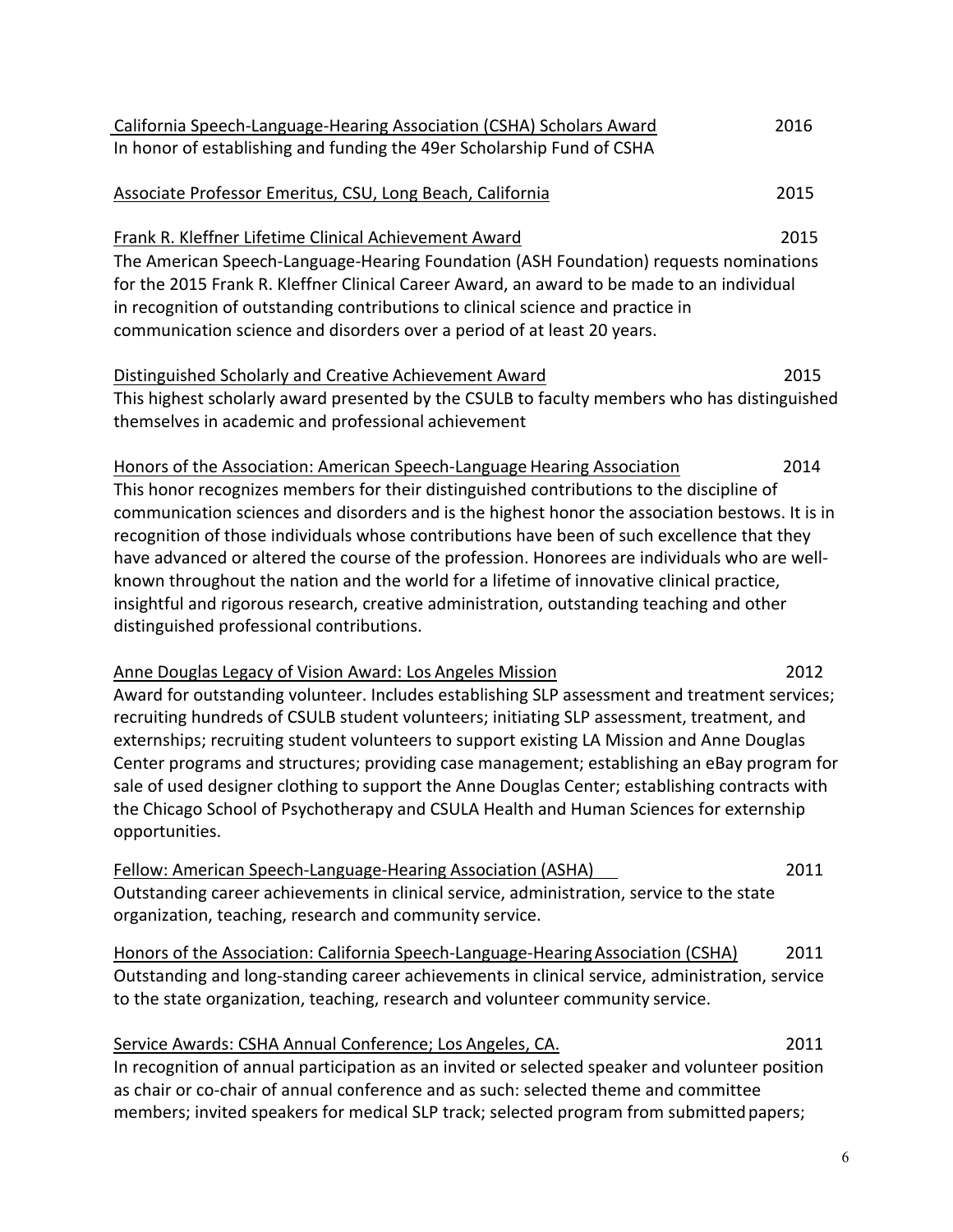managed budget; wrote final report with suggestions for future conferences; **2011, 2009, 2008, 2006, 2004, 2002, 1992.**

| <b>University Community Service Award:</b>                                                     |      |
|------------------------------------------------------------------------------------------------|------|
| California State University Long Beach, CA (CSULB)                                             | 2010 |
| University faculty award in recognition of exceptional community service to the homeless,      |      |
| involvement of students in SLP assessment, treatment, and volunteer student support of the     |      |
| homeless population served by the Los Angeles Mission/Anne Douglas Center.                     |      |
| College of Health and Human Services Community Service Award: CSULB                            | 2009 |
| College of HHS outstanding faculty award in recognition of exceptional community service to    |      |
| the homeless, involvement of students in SLP assessment, treatment, and student volunteer      |      |
| support of the homeless population served by the Los Angeles Mission/Anne Douglas Center.      |      |
| Friendship Award: Celebrity Action Council of the Anne Douglas Center                          | 2009 |
| In honor of establishing extensive new volunteer programs and SLP services for the homeless in |      |
| downtown Los Angeles.                                                                          |      |
| Fellow of the Association: CSHA                                                                | 2008 |
| For outstanding service to the state organization, a record of innovation and excellence in    |      |
| clinical practice, teaching, administration and research.                                      |      |
| Distinguished Service Award: American Cancer Society; Orange County, CA                        | 1991 |

Received in **1991, 1985, 1980, 1979,1975,1973** for establishing laryngectomy services in Orange County, CA.; co-founding the Lost Cord Club; founding and volunteering for the weekly speech practice group at ACS; teaching workshops for SLP's in rehabilitation of the laryngectomee; advising to and underwriting laryngectomee self-help service films; organizing pre- and post-op visits by SLP's and laryngectomees; training of laryngectomee volunteers; expanding weekly speech practice group to include head and neck patients; training SLP's in tracheal-esophageal puncture patient selection and fitting of device.

| Distinguished Service Award: Lost Cord Club of Orange County, CA                          | 1991 |
|-------------------------------------------------------------------------------------------|------|
| In recognition of 22 years of weekly volunteer staffing of the ACS speech practice group. |      |

Certificate of Merit: American Cancer Society 1987 Received in **1987, 1986, 1972** in recognition of volunteer work with laryngectomees through initiation of multiple rehabilitation and community service programs (see ACS Distinguished Service Award). The 1972 Certificate of Merit was a National award, the others from the California ASC.

| Distinguished Service Award: Lost Cord Club of Orange County, CA                         | 1980 |
|------------------------------------------------------------------------------------------|------|
| In recognition of 10 years of weekly volunteer staffing of the ACS speech practice group |      |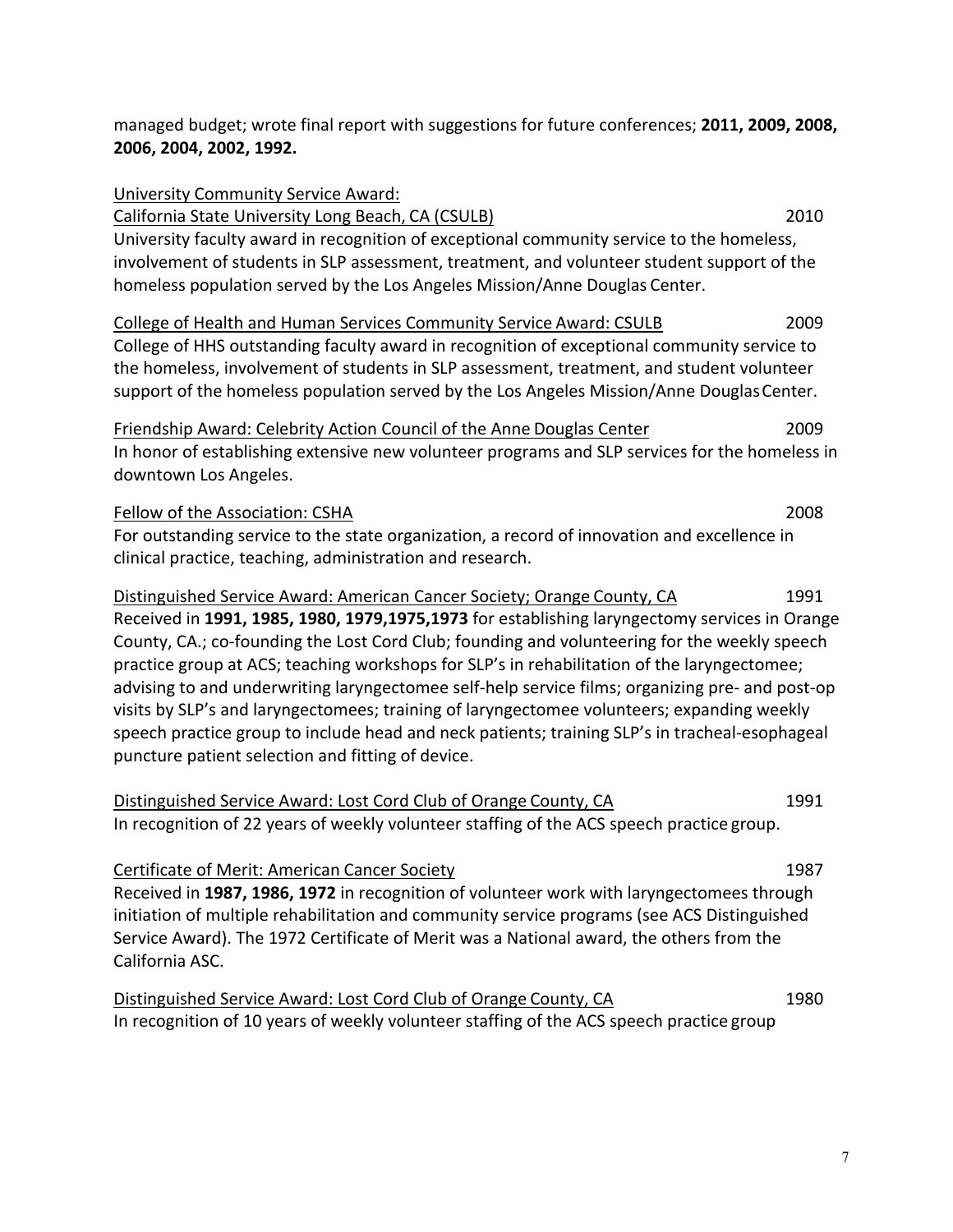#### **VOLUNTEER EMPLOYMENT**

Member, Chapman College Board of Counselors, 2014-2017 Communication Sciences and Disorders Department, Orange, CA Assist with fund raising and establishment of scholarships, James L. Aten Learning Lab Assistant Clinical Professor, University of California Irvine Medical Center 2014-Present Department of Otolaryngology, Orange, CA Attend and present at Ground Rounds, collaborate in research proposals patient consultation Program Co-Chairperson: California Speech-Language-Hearing Association (CSHA) Conference; Los Angeles, CA 2011 In recognition of annual participation as an invited or selected speaker and volunteer position as chair or co-chair of annual conference and such; selected theme, committee members, invited speakers for medical SLP track, selected program from submitted papers, managed budget, wrote final report with suggestions for future conferences: 2011, 2009, 2008, 2006, 2004, 2002 and 1992. Speech Pathology Volunteer: Los Angeles Mission/Anne Douglas Center/LA Christian Community Health Clinic; Los Angeles, CA 2007–Present Established speech pathology assessment, treatment, and referral services for homeless clients of the Los Angeles Mission/Anne Douglas Center/LA Christian Community Health Clinic. Volunteer services are provided by Dr. McMicken, students of CSU Long Beach and CSU Los Angeles and graduate clinicians in externship hours. Clients are seen both at the missions and in the clinics at CSULA. Annually, Dr. McMicken and her students staff four festivals at the mission and two fund-raising radio telethons. Other volunteer responsibilities are in-service to staff, major fund- raising, initiation of medically related programs, initiation of an online resale program for designer clothing, and training the ADC clients to run this online business. Member: Extended Practices Committee, American Speech-Language-Hearing Association; Washington, DC 1989–1992 Lobbied for endoscopy to become a part of the extended scope of practice through an educational program of physician proctoring and medical supervision. National Advisory Committee, Eleanor Roosevelt Center at Val Kill; 1987–1997 Poughkeepsie, NY Board Member: Eleanor Roosevelt Center at Val Kill; Poughkeepsie, NY 1983–1987 Assisted with establishing annual candlelight award, raising funding particularly from the Roosevelt family members recognizing women of worth, interaction for events with Board of FDR Center at Hyde Park, NY Associate Board Member: American Cancer Society; Orange County, CA 1980–1992 Directed the development of a service program for the laryngectomized patient. Established protocol and guidelines for the services which would be offered by the American Cancer Society, Orange County Unit for the laryngectomized patient. This protocol has beenadopted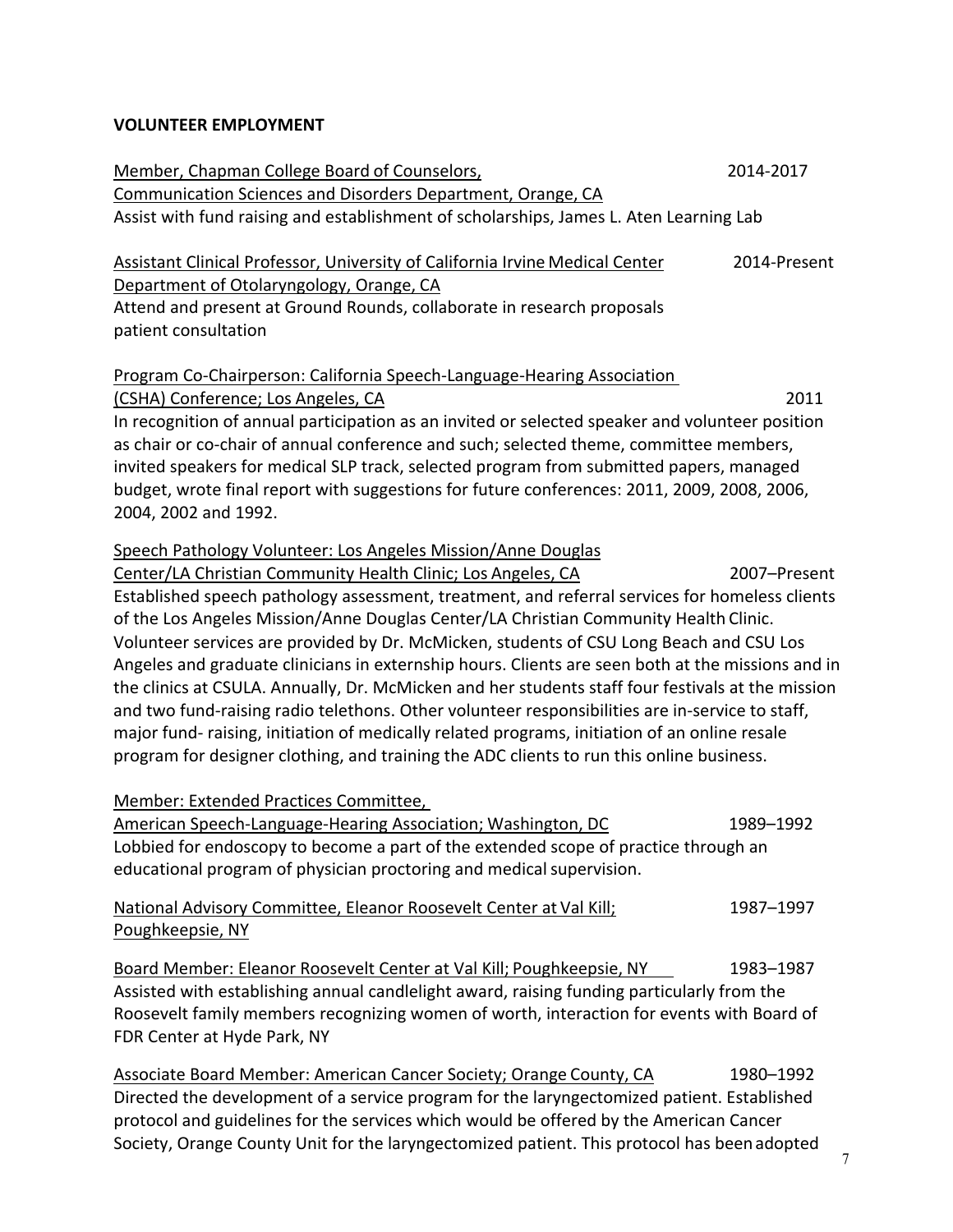| by the California division. Weekly support-group leader for the head and neck cancer patients<br>and their families (1970-1992).                       |              |
|--------------------------------------------------------------------------------------------------------------------------------------------------------|--------------|
| Board Member: American Cancer Society; Orange County, CA<br>Responsible for reading and evaluating grant proposals for medical research and education. | 1975-1980    |
| Consultant: Lost Cord Club of Orange County, CA                                                                                                        | 1970-Present |
| <b>MEMBERSHIP IN PROFESSIONAL ORGANIZATIONS</b>                                                                                                        |              |
| Member: California Speech-Language-Hearing Association (CSHA)                                                                                          | 1975-Present |
| Member: American Speech-Language-Hearing Association (ASHA)                                                                                            | 1967-Present |
| <b>GRANTS FUNDED</b> (full list upon request)                                                                                                          |              |
| Academic Block Grant: CSU, Long Beach (3 units release time)                                                                                           | 2015         |
| Academic Block Grant: CSU, Long Beach (3 units release time)                                                                                           | 2014         |
| Sabbatical Research Leave (One semester)                                                                                                               | 2014         |
| S25,000 Lottery Funds: CSULB Department of Communication Disorders (DCD)<br>Computerized Speech Laboratory                                             | 2013         |
| Academic Block Grant: CSU, Long Beach (3 units release time)                                                                                           | 2013         |
| Academic Block Grant: CSU, Long Beach (3units release time)                                                                                            | 2012         |
| Academic Block Grant: CSU, Long Beach (3units release time)                                                                                            | 2011         |
| Academic Block Grant: CSU, Long Beach (3units release time)                                                                                            | 2010         |
| \$3,000 Undergraduate student summer stipends/projects under my                                                                                        |              |
| direction in the EEG LAB                                                                                                                               | 2009         |
| \$70,000 for Berkeley Hall School Scholarships from the John Bradley Foundation                                                                        | 2009         |
| \$70,000 for Berkeley Hall School Scholarships from the John Bradley Foundation                                                                        | 2008         |
| \$64,000 Lottery Funds: EEG equipment,                                                                                                                 |              |
| <b>CSULB Department of Communication Disorders (DCD)</b>                                                                                               | 2007         |
| \$25,000 Lottery Funds: Speech Science Laboratory, CSULB, DCD                                                                                          | 2005         |
| \$30,000 Lottery Funds: Programmable Hearing Aid Stations, CSULA, DCD                                                                                  | 1997         |
| \$24,000 Lottery Funds: Programmable Hearing Aids Stations, CSULA DCD                                                                                  | 1995         |
| \$35,000 Lottery Funds: Audio-Visual Equipment CSULA, DCD Clinic                                                                                       | 1994         |
| \$50,000 Lottery Funds: Speech Science Lab, CSULA, DCD                                                                                                 | 1992         |

#### **INVITED EDITORIAL PUBLICATIONS**

- McMicken, B., Kunihiro, A., Wang, L. (2014) Do you know of cases of Wernicke's Aphasia Post Herpes Simples Viral Encephalitis? Communication Disorders, Deaf Studies & Hearing Aids, 3:1.
- McMicken BL (2014) Interdisciplinary Collaboration. Commun Disord Deaf Stud Hearing Aids 2:e111. doi: 10.4172/jcdsha.1000e111
- McMicken BL (2014) Volunteerism: Speech-Language Pathology with the Homeless. Commun Disord Deaf Stud Hearing Aids, 2:1http://dx.doi.org/10.4172/jcdsha.1000e109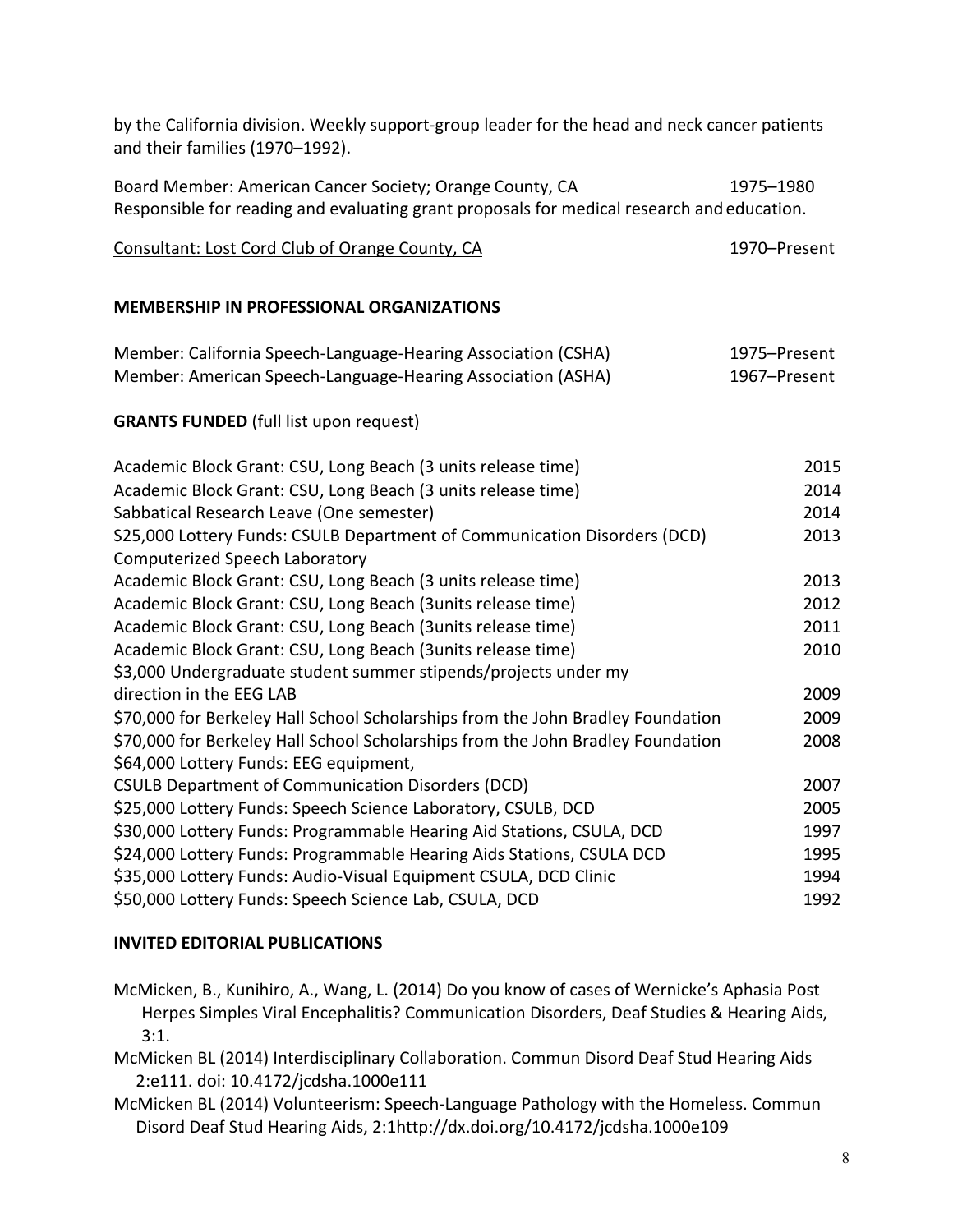McMicken BL (2013) Editorial on Case Studies. Commun Disord Deaf Stud Hearing Aids, 1: e106. doi: 10.4172/jcdsha.1000e106.

#### **PUBLICATIONS**

- McMicken B, Wilson MV, Hall, M, Warden, M, Rogers K (2019) A Child With Congenital Aglossia: A Narrative Review and Descriptive Case Study. Sage Open. https://doi.org/10.1177/2158244018824515
- Akiyama K, McMicken B, Wang, L. (2018) Taste Testing in Head and Neck Cancer Patients Post Surgery and Radiation. Journal of Nutritional Oncology.
- McMicken B, Wilson MV, Hall, M, Warden, M, Rogers K (2018) Pediatric Congenital Aglossia: an intervention-based case study. Sage Open.
- Valent F, Wang L, McMicken B, Rock C, Goh V (2017) Taste testing in a Pediatric Case of Congenital Aglossia. Commun Disord, Deaf Stud Hearing Aids 5:179 doi: 10.4172/23754427.100019
- Mahood K, Wang L, McMicken B, Rock C (2017) Wine Flavor Perception in a Person with Isolates Congenital Aglossia, Naïve Taster, and Sommelier. Commun Disord. Deaf Stud Hearing Aids 5:174. doi: 10.4172/2375-4427.1000174
- McMicken BL, Salles F, Von Berg SV, Vento-Wilson M, Rogers K, et al. (2017) Bilabial Substitution Patterns during Consonant Production in a Case of Congenital Aglossia. Commun Disord Deaf Stud Hearing Aids 5: 175. doi: 10.4172/2375-4427.1000175
- Salles F, McMicken B, Anchieta M, Vento-Wilson M, Wang L, et al. (2016) Congenital Aglossia and the Report by Antoine de Jussieu: A Critical and Historical Review. Accepted to the French Academy of Sciences. Paris, France. 1/25/2017
- Salles F, McMicken B, Anchieta M, Vento-Wilson M, Wang L, et al. (2016) Congenital Aglossia and the Report by Antoine de Jussieu: A Critical and Historical Review. Commun Disord Deaf Stud Hearing Aids 4: 157. doi:10.4172/2375-4427.1000157
- McMicken B, Wilson MV, Wang L, Rogers K (2015) Articulatory Movement during Production of Lingua-Alveolar Stop Consonants in a Case of Congenital Aglossia. Commun Disord Deaf Stud Hearing Aids 3:142. doi:10.4172/2375-4427.1000142
- McMIcken, B., VonBerg, S., Wang, L., Kunihiro A., Vento-Wilson, M., Rogers, K. (2015) Speech and swallow kinematics of a person with congenital aglossia. Anatomy and Physiology: Current Research, 5(1).
- McMicken, B. (2015) Swallow studies in congenital aglossia. Dysphagia Café. On-line publication. http://www.dysphagiacafe.com/2015/02/19/swallow-studies-in-congenitalaglossia/
- McMicken, B., Kunihiro, A., Wang, L., Rogers, K. (2015) Language remediation in a case of Wernicke's Aphasia post herpes simplex virus type 1 viral encephalitis. Journal of Clinical Case Reports, 4(11).
- McMicken, B., Vento-Wilson, M. (2014) Speech remediation of a long-term stutter: A case study. Communication Disorders, Deaf Studies, and Hearing Aids, 2(3).
- McMicken, B., Wang, L., Vento-Wilson, M. (2014) An analysis of taste in a case of congenital aglossia. Journal of Oral Biology and Cranio-facial Research Volume 4, Issue 2, May–August 4, 120–126
- McMicken, B., VonBerg, S., Wang, L., Kunihiro, A. (2014) Electropalatography analysis of the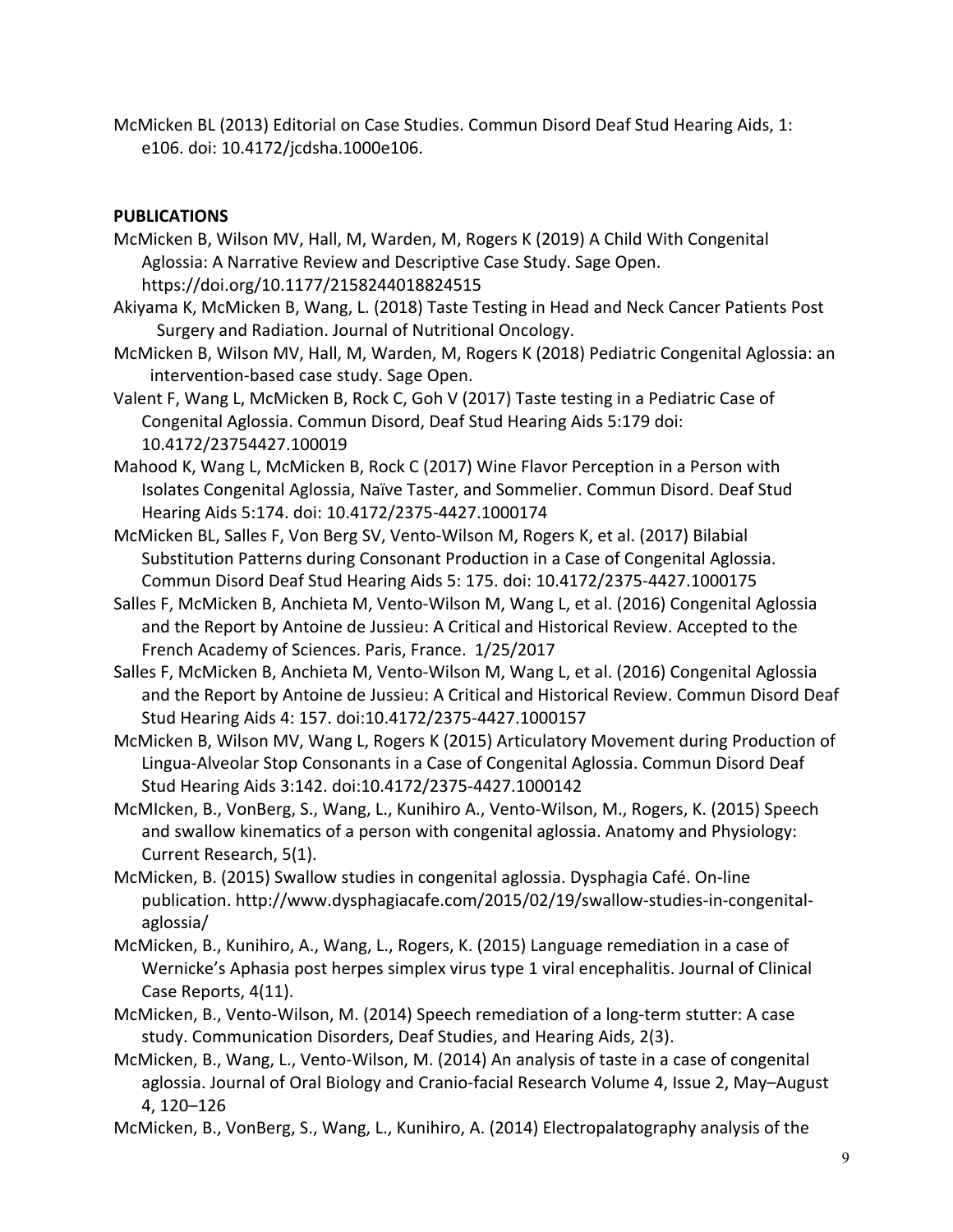speech of congenital aglossia. The journal of Commun Disord Deaf Stud Hearing Aids. 2: 113-119 doi: 10.4172/jcdsha.1000113

- McMicken B, Kunihiro A, Wang L, Salles F, Bezerra, PC, Rogers K (2014) Randomized testing of taste discrimination in a case of congenital aglossia. Journal of Oral Biology and Craniofacial Research, doi: 10.1016/j.jobcr.2014.08.001
- McMicken, B., Vento-Wilson, M.,Von Berg, S. (2014) Cineradiographic examination of articulatory movement of pseudo-tongue, hyoid and mandible in congenital aglossia. Communication Disorders Quarterly, doi: 10.1177/1525740114523310

McMicken, B., Vento-Wilson, M., Von Berg, S. (2013) Semantic and phonemic listener confusions in a case of isolated congenital aglossia. Communication Disorders Quarterly, Vol. 35, 74-83.

- McMicken, B., Muzzy, C, Callahan, S. (2010). Retrospective ratings with the Functional Oral Intake Scale on 100 first-time documented stroke patients with swallowing disorders. Disability & Rehabilitation. Vol. 32, 14:1163–1172.
- McMicken, B., Ostergren, J., Vento-Wilson, M. (2010). Hyperkinetic dysarthria post cocaine abuse: A case study. Communication Disorders Quarterly Vol. 31, 223–230.
- McMicken, B., Vento-Wilson, M., (2012) Speech remediation of long-term stuttering: A case history. SAGE Open, Vol. 2 (3): 2158244012459334 - 2158244012459334.
- McMicken, B., VonBerg, S., Iskaros, K. (2012) Congenital aglossia: Perceptual and acoustic analysis of vowels. Communication Disorders Quarterly, Vol. 34, 38-46
- McMicken, B., Ostergren, J., Vento-Wilson, M. (2011) Ataxic dysarthria post-amateur boxing. Communication Disorders Quarterly, Vol. 33, 55-64.
- McMicken, B., Muzzy, C. (2009). Prognostic factors for 100 first-time documented stroke patients with swallowing disorders. Disability & Rehabilitation. Vol. 31, 26:2196–2203.
- McMicken, B., Muzzy, C. (2009). Functional outcomes of 100 first-time documented stroke patients with swallowing disorders. Disability & Rehabilitation. Vol. 31, 10:806–817.
- Ryan, B., McMicken, B. (2007). Evidence-based practice in universities: Teaching students an evidence-based treatment. Research, Treatment, and Self-Help in Fluency Disorders. New Horizons. The International Fluency Association, pp. 298–303.
- Salibian, A.H., Allison, G.R., Armstrong, W.B., Krugman, M.E., Strelzow, V.V., Kelly, T., Brugman, J.J., Hoerauf, P., McMicken, B.L. (1999). Functional hemitongue reconstruction with the microvascular ulnar forearm flap. Journal of the American Society of Plastic and Reconstructive Surgery. 104(3), pp. 654–660.
- Salibian, A.H., Allison, G.R., Krugman, M.E., Strelzow, V.V., Brugman, J.J., Rappaport, I., McMicken, B.L., Etchepare, T.L. (1995). Reconstruction of the base of the tongue with the microvascular ulnar forearm flap: A functional assessment. Journal of the American Society of Plastic and Reconstructive Surgery. Oct.; 96(5), pp. 1081–1089.
- Salibian, A.H., Allison, G.R., Strelzow, V.V., Krugman, M.E., Rappaport, I., McMicken, B.L., Etchepare, T.L. (1993). Secondary microvascular tongue reconstruction: Functional results. Journal of Head and Neck. Sept.-Oct; 15(5), pp. 389–397.
- Salibian, A.H., Allison, G.R., Rappaport, I., Krugman, M.E., McMicken, B.L., Etchepare, T.L. (1990). Total and subtotal glossectomy: Function after microvascular reconstruction. Journal of Plastic and Reconstructive Surgery. Apr., 85(4)176, pp. 513–524.
- Crumley, R.L., Izdebski, K., McMicken, B.L. (1988). Nerve transfer versus Teflon injection for vocal cord paralysis: A comparison. Laryngoscope, 98, pp. 1200–1204.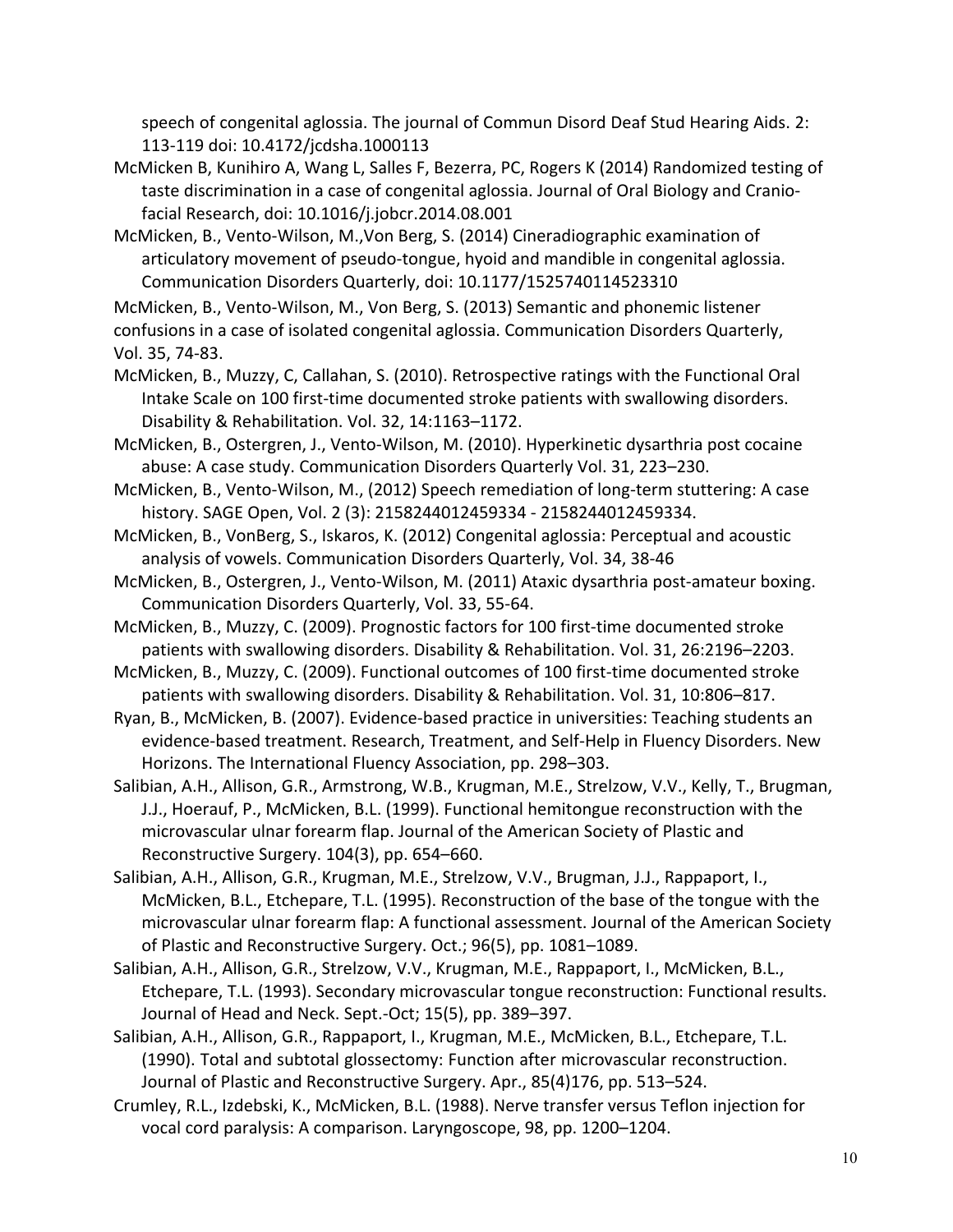- Allison, G.R., Rappaport, I., Salibian, A.H., McMicken, B.L., Shoup, J.E., Etchepare, T.L. (1987). Evaluation of long-term speech and swallowing following composite grafting of tongue and mandible. Head and Neck Oncology Research, Proceedings of the Second International Head and Neck Oncology Research Conference, pp. 12–18. Kugler Publications, Amsterdam/Berkeley.
- Allison, G.R., Rappaport, I., Salibian, A.H., McMicken, B.L., Shoup, J.E. Etchepare, T.L., Krugman, M.E. (1987). Adaptive mechanisms of speech and swallowing in long-term survivors after combined jaw/tongue resections. The American Journal of Surgery. Oct. 154, pp. 419–422

### **SELECTED JURIED PAPERS PRESENTED** (full list upon request)

 2018: "Speech and Swallow Treatment in Pediatrics Clients with Congenital Aglossia, PEG, and Tracheostomy since Birth." March, CSHA, Sacramento, CA

"Los Angeles' First Poet Laureate Language Recovery from Wernicke's Aphasia post Herpes Simplex." March, CSHA, Sacramento, CA

"Real time MRI's/Vocal Tract Graphs of 30 VCVs of Congenital Aglossia and Normal Production." March, CSHA, Sacramento, CA

"Unique Case Studies with Neurologic Patients", Round 6. March, CSHA, Sacramento, CA

"Similar Taste and Smell Perception of Wine Among Naïve Tasters with and Without a Tongue Compared to Trained Sommelier." March, CSHA, Sacramento, CA

"Taste Detection in Post-laryngectomy Head and Neck Cancer Survivors and Its Effect on Dietary Intake and Malnutrition Status." American Society for Nutrition, Boston, MA

"The Tongue and Speech" Lost Cord Club of Orange County, Santa Ana, CA

 2017: "Speech and Swallow Treatment in Pediatrics Clients with Congenital Aglossia, PEG, and Tracheostomy since Birth." Nov. ASHA, Los Angeles, CA

"Los Angeles' First Poet Laureate Language Recovery from Wernicke's Aphasia post Herpes Simplex." Nov. ASHA, Los Angeles, CA

"Real time MRI's/Vocal Tract Graphs of 30 VCVs of Congenital Aglossia and Normal Production." Nov. ASHA, Los Angeles, CA

"Similar Taste and Smell Perception of Wine Among Naïve Tasters With and Without a Tongue Compared to Trained Sommelier." Food & Nutrition Conference & Expo, Academy of Nutrition and Dietetics, October, Chicago, Illinois

"Real-time MRI articulatory comparison of a congenital aglossic and normal speaker during lingua-alveolar production." June, International Motor Speech Disorder Conference. Vancouver, Canada.

"Real-time MRI articulatory comparison of a congenital aglossic and normal speaker during lingua-alveolar production." March CSHA, Pasadena, CA.

"Unique Case Studies with Neurologic Patients", Round 5. March, CSHA, Pasadena,

CA "Wine Taste Perception in a Person with Isolated Congenital Aglossia, Naïve Taster, and Sommelier." March CSHA, Pasadena, CA.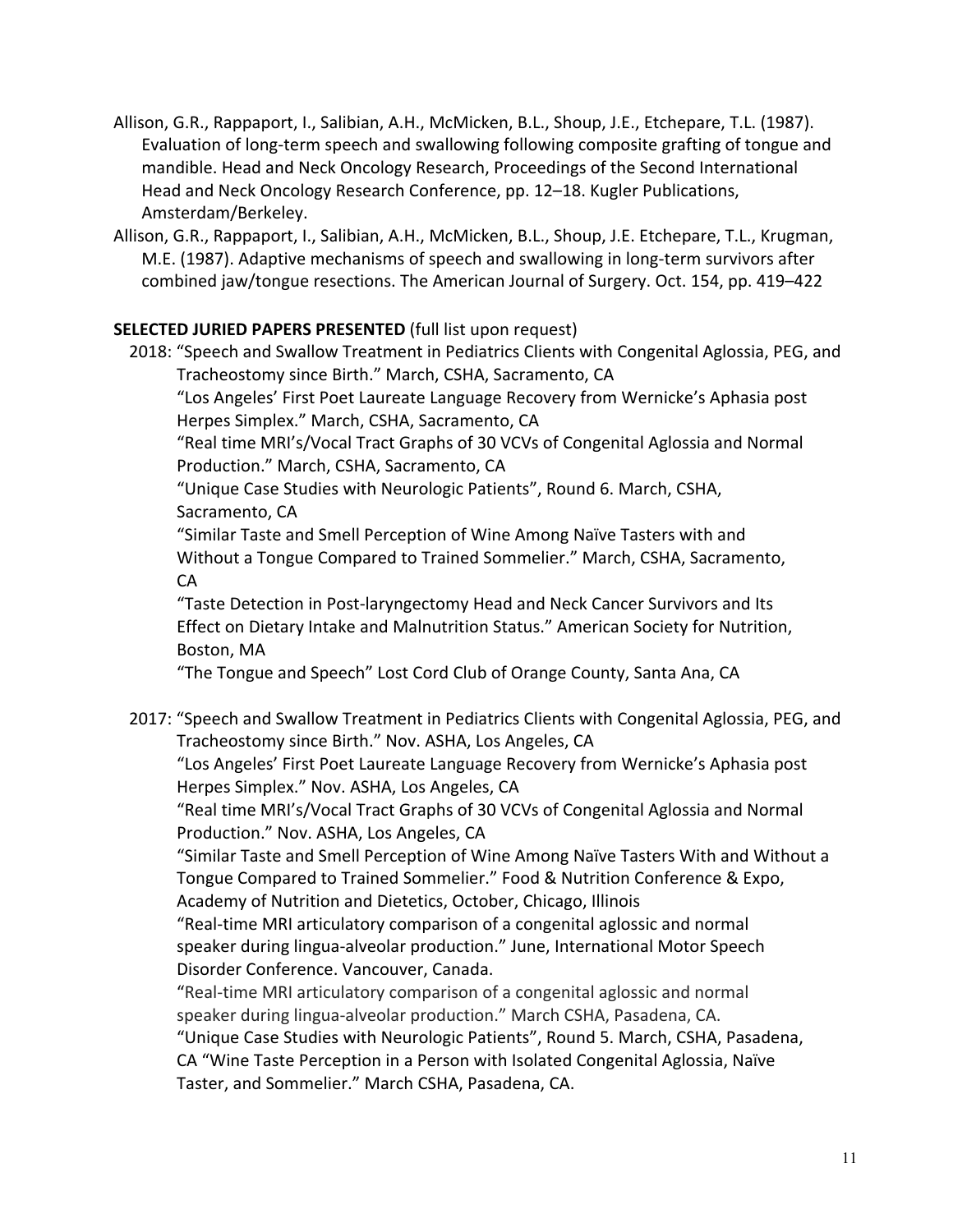2016: "Real-time MRI articulatory comparison of a congenital aglossic and normal speaker during lingua-alveolar production." Nov. ASHA, Philadelphia, PA

"Wine Taste Perception in a Person with Isolated Congenital Aglossia, Naïve Taster, and Sommelier." Nov. ASHA, Philadelphia, PA

"Wine Taste Perception in a Person with Isolated Congenital Aglossia, Naïve Taster, and Sommelier." California Academy of Nutrition and Dietetics Annual Conference and Expo, Riverside, CA.

"Wine Tasting with Isolated Congenital Aglossia: Wine Tasting With Isolated Congenital Aglossia: Wine Taste Perception in a Sommelier and Naïve Wine Tasters With and Without a Tongue. Experimental Biology, San Diego, CA

"Unique Case Studies with Neurologic Patients", Round 4. April, CSHA, Anaheim, CA "Examination of Real Time MRI in Production of /t/ and /d/ in a Case of Congenital Aglossia" April, CSHA, Anaheim, CA

"Speech without a Tongue" TEDx CSULB, April 2016

Examination of real time MRI in production of /t/ and /d/ in a Case of Congenital Aglossia" March 5th Biannual Motor Speech International Conference, Newport Beach, CA

2015: "Production of /t/ and /d/ in a Case of Congenital Aglossia" Nov. ASHA Denver, CO "Kirk Douglas and Principles of Neuroplasticity" Nov. ASHA Denver, CO "Recovery Patterns from Herpes Encephalitis & Wernickes Aphasia in a Left-Handed Poet Laurette" March. CSHA Long Beach, CA.

"Cineradiographic & Videofluoroscopic Assessment of Swallowing in a Case of Congenital Aglossia" March. CSHA Long Beach, CA.

"Unique Case Studies with Neurologic Patients-Round 2. CSHA, Long Beach. CA

2014: "Cineradiographic & Videofluoroscopic Assessment of Swallowing in a Case of Congenital Aglossia" Nov. ASHA Orlando, FLA

"Perception of Taste in a person with Congenital Aglossia" Nov. ASHA Orlando, FLA "Intraoral Constriction as Measured by Dynamic Palatography in an Adult with Congenital Aglossia" Nov. ASHA Orlando, FLA

"Recovery Patterns from Herpes Encephalitis & Wernickes Aphasia in a Left-Handed Poet Laurette" Nov. ASHA Orlando, FLA

"Unique Case Studies with Neurologic Patients. March, CSHA, San Francisco "Neurological Voice Disorders" UCIMC, Dept of Otolaryngology Grand Rounds, Orange

2013: "Acoustic and perceptual analysis of vowels in a case of congenital aglossia", University of Brasilia, Brazil. **Invited Key note speaker**

"Semantic and phonemic confusions in a case of congenital aglossia", University of Brasilia, Brazil

"Vocal tract modeling from cineradiographic films during speech in congenital aglossia", CSHA, Long Beach CA

"Kirk Douglas; Principles of neuro-plasticity applied during a case study of unilateral upper motor neuron Dysarthria", CSHA, Long Beach CA

"Motor speech disorders; Assessment and treatment", CSHA, Long Beach CA "Unique case studies with neurologic patients", CSHA, Long Beach CA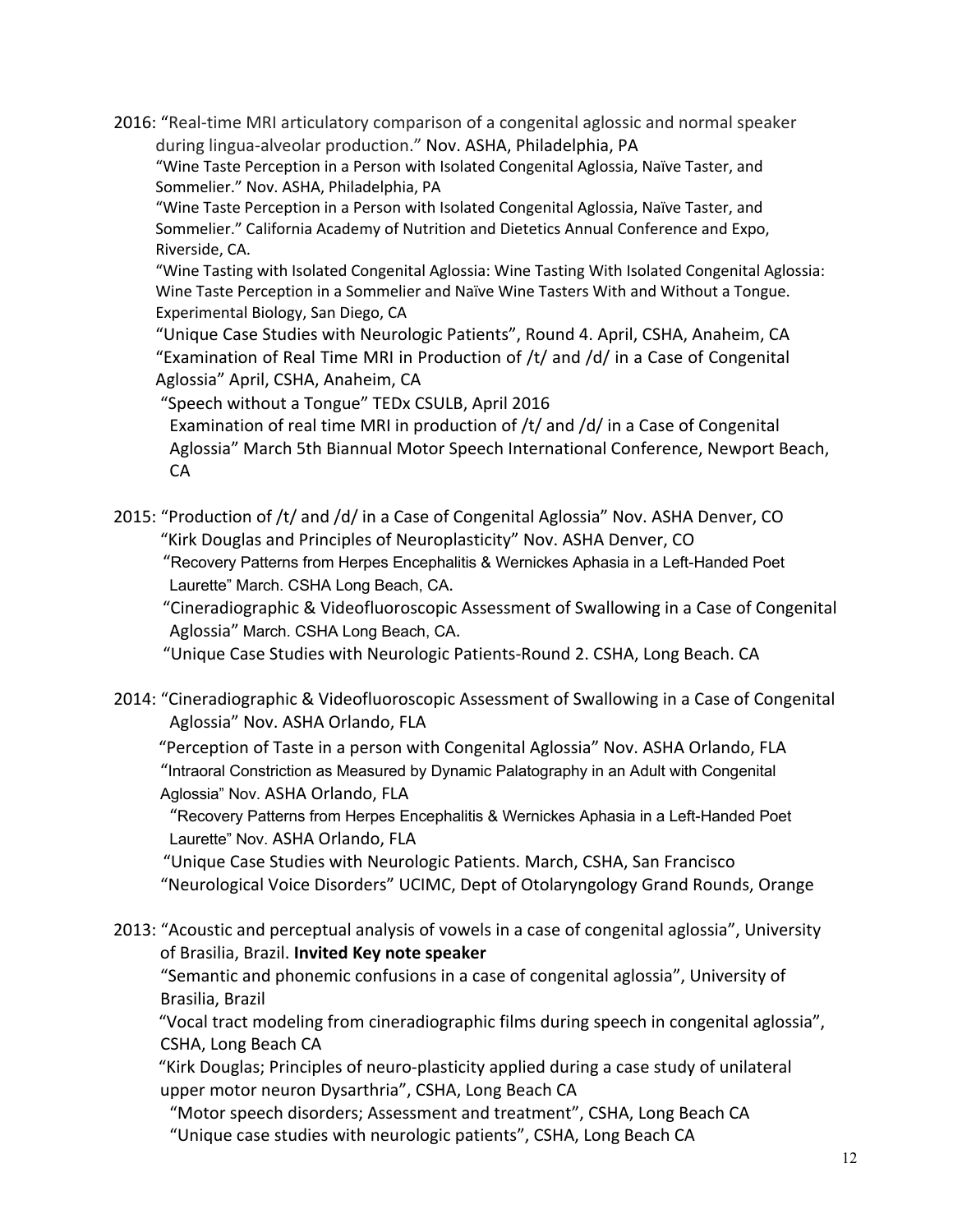- 2012 "CVC perceptual and acoustic analysis in a case of congenital aglossia" American Speech-Language-Hearing Association (ASHA); Atlanta, Georgia "Deep brain stimulation for spasmodic torticollis and focal mouth dystonia: A case presentation." CSHA; San Jose, CA "Prognostic indicators of functional outcomes in first time documented acute stroke patients following standard dysphagia treatment. CSHA; San Jose, CA "Perceptual, acoustic analysis of isolated words in a case of congenital aglossia." CSHA; San Jose, CA
- 2011 "Perceptual, acoustic and cineradiographic analysis of a case of congenital aglossia. CSHA: Los Angeles, CA "Case presentations in ERB clinic setting" CSHA; Los Angeles, CA "Operant conditioning in a unique case of a long term stutterer" CSHA; Los Angeles, CA "Perceptual, acoustic and cineradiographic analysis of words a case of congenital aglossia."ASHA; Los Angeles, CA.
- 2010 "Perceptual, acoustic, and cineradiographic analysis of vowels in a case of congenital aglossia." 21<sup>st</sup> Annual Research Conference; Long Beach, CA. "Perceptual, acoustic, and cineradiographic analysis of a case of congenital aglossia." ASHA; Philadelphia, PA. "A case of Huntington's Chorea" CSHA; Monterey, CA.
- 2009 "Hyperkinetic dysarthria post cocaine abuse." CSHA; Long Beach, CA. "Ataxic dysarthria post amature boxing." CSHA; Long Beach, CA. "Retrospective ratings with the functional oral intake scale on 100first-time documented stroke patients with swallowing disorders." CSHA; Long Beach, CA.
- 2008 "Functional outcomes of 100 first-time documented stroke patients with swallowing disorders." CSHA; Monterey, CA.
- 2006 "University-based fluency programs." ASHA, FL.
- 2000 "Troubleshooting with Esophageal Speech." CSHA; San Diego, CA.
- 1999 "Neurological voice disorders, a short course." CSHA; Pasadena, CA.
- 1995 "Speech-science instrumentation as applied to the oral cavity and vocal tract." UCLA Dental Residents Conference, City of Hope; Duarte, CA.
- 1994 "Clinical voice evaluation and treatment." CSHA; Sacramento, CA. "Functional results post reconstruction of the floor of the mouth with the ulnar flap." ASHA; New Orleans, LA. "Speech and swallowing post reconstruction of base of tongue." ASHA; New Orleans
- 1993 "Microvascular mandibular reconstruction." UCI Aesthetic and Reconstructive Conference, UCI Medical Center; Orange, CA.
- 1992 "Secondary microvascular tongue reconstruction—functional results." Fourth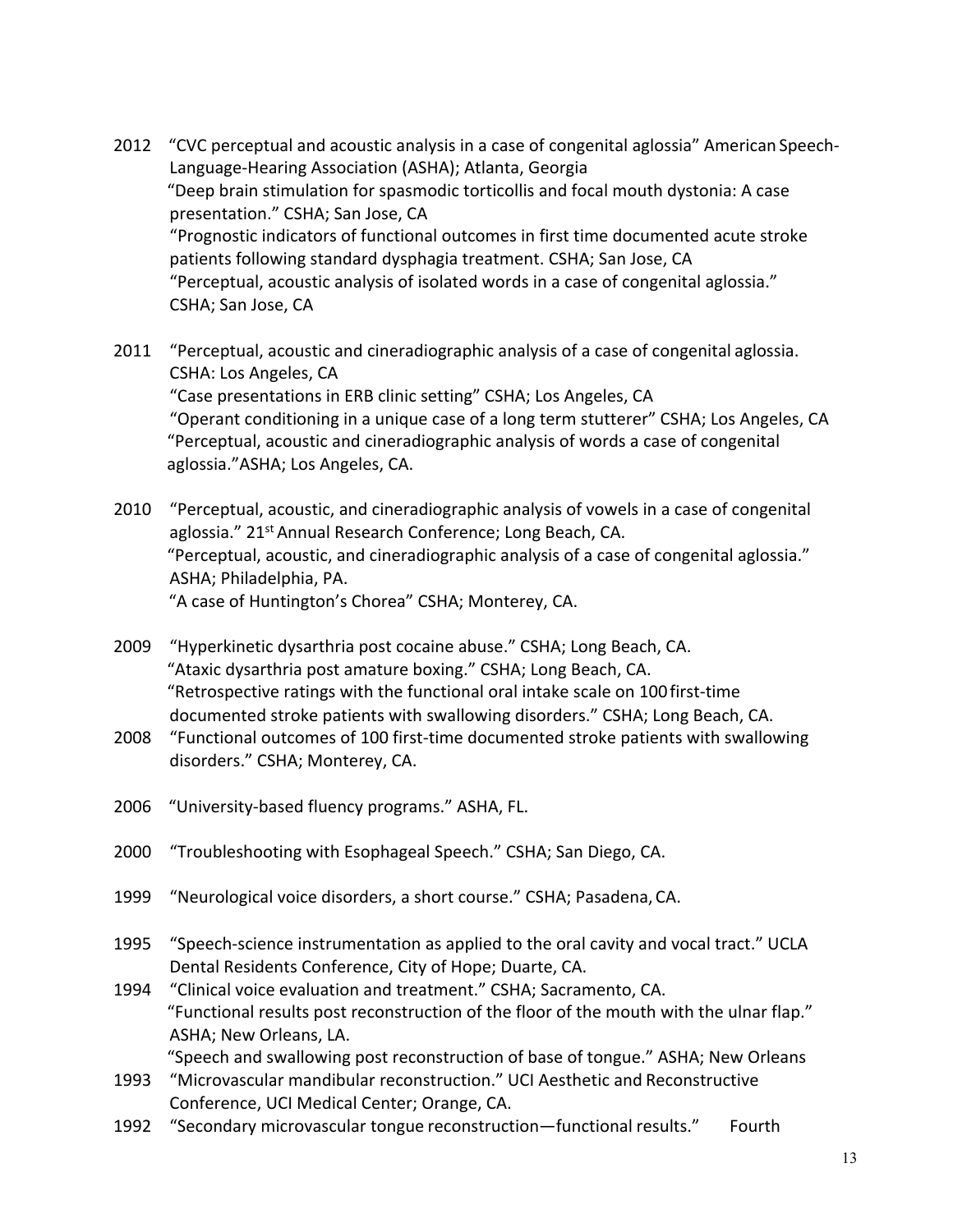International Conference on Head and Neck Cancer; London, England.

- 1991 Key Speaker (7.5 hours): Oral-Facial Health Center Symposium; Kansas City, MO. "Primary vs. secondary microvascular tongue reconstruction." Third International Conference on Head and Neck Cancer; San Francisco, CA.
- 1990 "Speech and swallowing assessment of the head- and neck cancer patient." Oral-Facial Health Center; Kansas City, MO.
- 1988 "Speech and swallowing post oromandibular reconstruction." Academy of Otolaryngology; Washington, DC.

"Acoustic, physiologic, perceptual analysis of congenital aglossia." ASHA; Boston, MA.

1987 "Phonetic theory and congenital aglossia." International Phonetic Society; Miami, FL. "Aesthetics in reconstruction for communication." North American Medical and Dental Association; Snowmass, CO.

"Evaluation of long-term speech and swallowing following composite grafting of tongue and mandible." Second International Head- and Neck Oncology Research Conference; Arlington, VA.

"Functional results following vascularization surgery." University of California at Irvine Medical Center, Annual Cancer Conference; Orange, CA.

"Oromandibular reconstruction with composite groin flap." ASHA; New Orleans, LA. "The speech of congenital aglossia." CSHA; San Diego, CA.

- 1986 "Speech science research tools." University of California at Irvine Medical Center, Reconstructive Conference; Orange, CA.
- 1984 "The team approach to oncology patients." CSHA; Palo Alto, CA.
- 1983 "Spastic dysphonia, surgical, or therapeutic rehabilitation." University of California, Los Angeles, Voice Conference; Los Angeles, CA.
- 1982 "Speech science research tools." University of California at Irvine Medical Center, Annual Cancer Conference; Orange, CA.

## **CO-AUTHOR OF PAPERS PRESENTED BY DR. A. SALIBIAN**

1998 "Reconstruction following mandibulectomy and subtotal glossectomy." Presented at 10<sup>th</sup> Annual Mt. Sinai Comprehensive Course on Head and Neck Reconstruction; New York, NY.

"Multiple free flap in oral mandibular reconstruction." Presented at  $10<sup>th</sup>$  Annual Mt. Sinai Comprehensive Course on Head and Neck Reconstruction; New York, NY.

- 1996 "Functional reconstruction of base of tongue with microvascular ulnar forearm flap." Fourth International Conference on Head and Neck Cancer; Toronto, Canada.
- 1995 "Functional results of reconstruction of tongue base with the microvascular ulnar

forearm flap." Fourth International Conjoint Symposium on Contemporary Head and Neck Reconstruction; Chicago, IL.

"Functional reconstruction of base of tongue withmicrovascular ulnar forearm flap." Second International Meeting on Functional Surgery of the Head and Neck; Graz, Austria.

1992 "Secondary microvascular tongue reconstruction: Functional results." Annual Head and Neck Conference; San Francisco, CA.